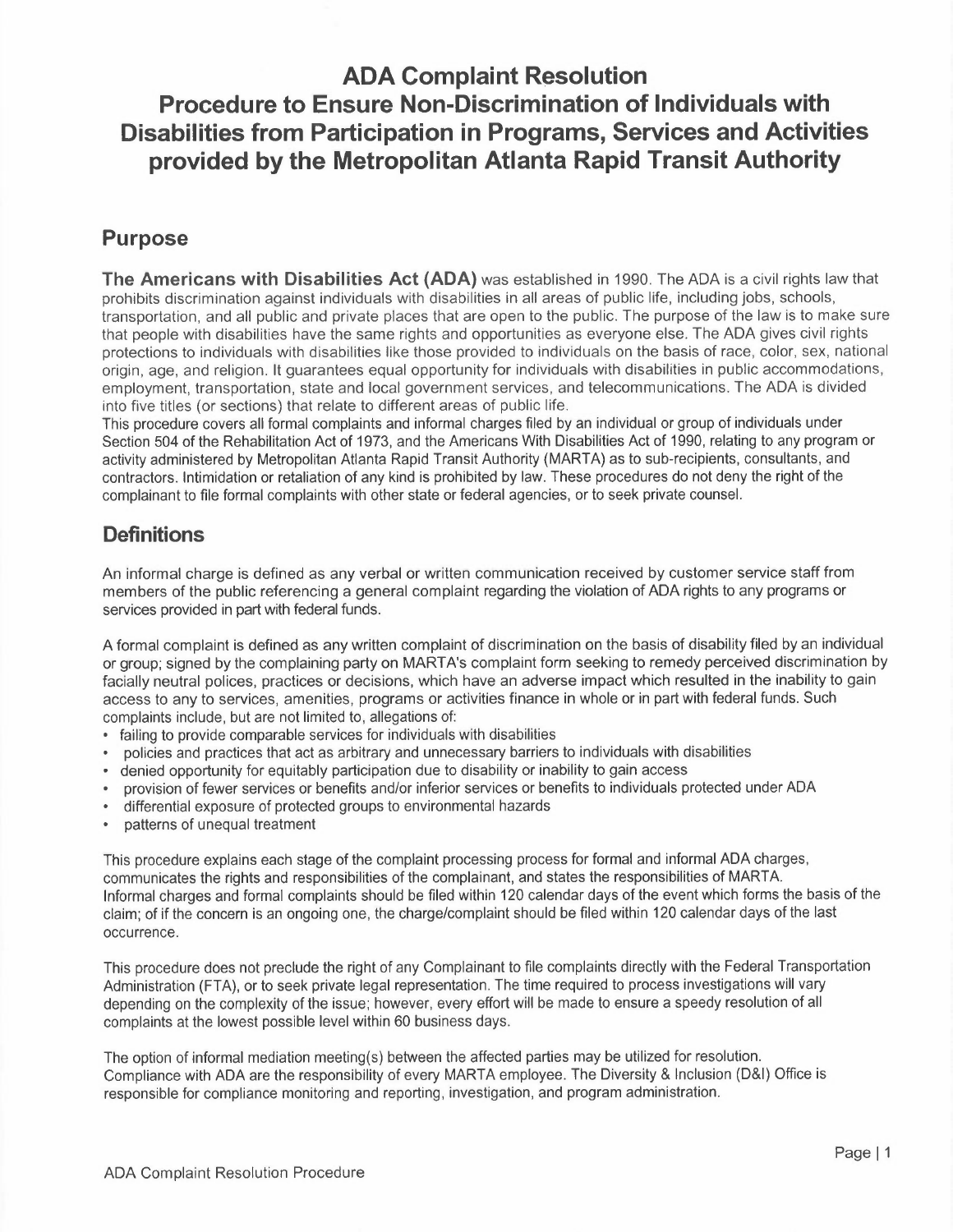## **Responsibility**

The Customer Service Department is responsible for intake of informal ADA charges and submission of those complaints to the ADA Coordinator of D&I. The Equity Administrator will monitor complaints and ensure the complaint has been forward to the appropriate party within their respective department to handle resolution, follow up to ensure that resolution/proposed resolution occurs, and communication of the resolution is completed by the Customer Service Center.

The Executive Director of D&I is responsible for tracking the complaints to ensure that the affected department(s) have taken the recommended action to remedy any determination of discrimination and communicating findings to the Complainant. The Executive Director of D&I is also responsible for reporting trends, action plans, and non-compliance to the executive management team and board of directors. D&I will forward a copy of all formal complaints filed to Customer Service for their records. Customer Service has no responsibility for processing formal complaints.

#### **Intake, Processing of Charge and Resolution**

Intake of an informal charge is generated through communication, generally presented verbally to MARTA staff. Any MARTA employee who receives an inquiry or complaint of this type shall direct the Complainant to report the concern directly to the Customer Service Center by telephone at (404) 848-5000, via e-mail to custserv@itsmarta.com, or by mail to MARTA Customer Service Center, 2424 Piedmont Road, Atlanta, Georgia 30324.

Customer Service Center representatives, upon receipt of an informal charge shall record the charge in their database and assign a HEAT number to be used for tracking purposes. After input of the charge into its database, Customer Service staff shall promptly identify the appropriate department(s) to resolve the issue and forward the charge directly to that department's AGM, with a copy to the ADA Coordinator who will enter complaint into ADA spreadsheet, monitor the charge to ensure proper assignment, processing, investigation, resolution and complainant close out has occurred. Every effort shall be made to process and resolve informal charges within 30 business days.

## **Appeal**

There is no right to appeal resolution of an informal charge. However, the party reserves the right to file a formal complaint within 120 business days.

## **PROCESSING FORMAL COMPLAINTS**

#### **Intake**

Intake of formal complaints is generated through verbal or written communication of a concern presented to MART A staff. Any MARTA employee who receives a complaint of this type will direct the complaint to the Office of D&I. D&I staff will provide a formal complaint form to the Complainant. Complainant must sign and submit the completed complaint form to the Executive Director of D&I.

## **Processing**

The Executive Director of D&I shall review the matter to determine ADA jurisdiction, assign an investigator if it is determined that the matter merits investigation, and monitor response dates. The investigator shall assign a complaint tracking number and enter the complaint into the ADA database.

Jurisdiction will be determined based upon information provided in the written complaint. A complaint shall be investigated unless:

• it fails to state facts which could establish intentional unequal ADA treatment as described in the Definitions section of this procedure;

• Complainant is not an individual with a disability.

If determination is made that the matter is outside the scope of ADA, D&I will notify Customer Service and the affected department's AGM in writing within a reasonable period.

Investigation, Determination, and Recommendation

If jurisdiction is determined to exist and investigation is warranted, the assigned investigator will take the following steps: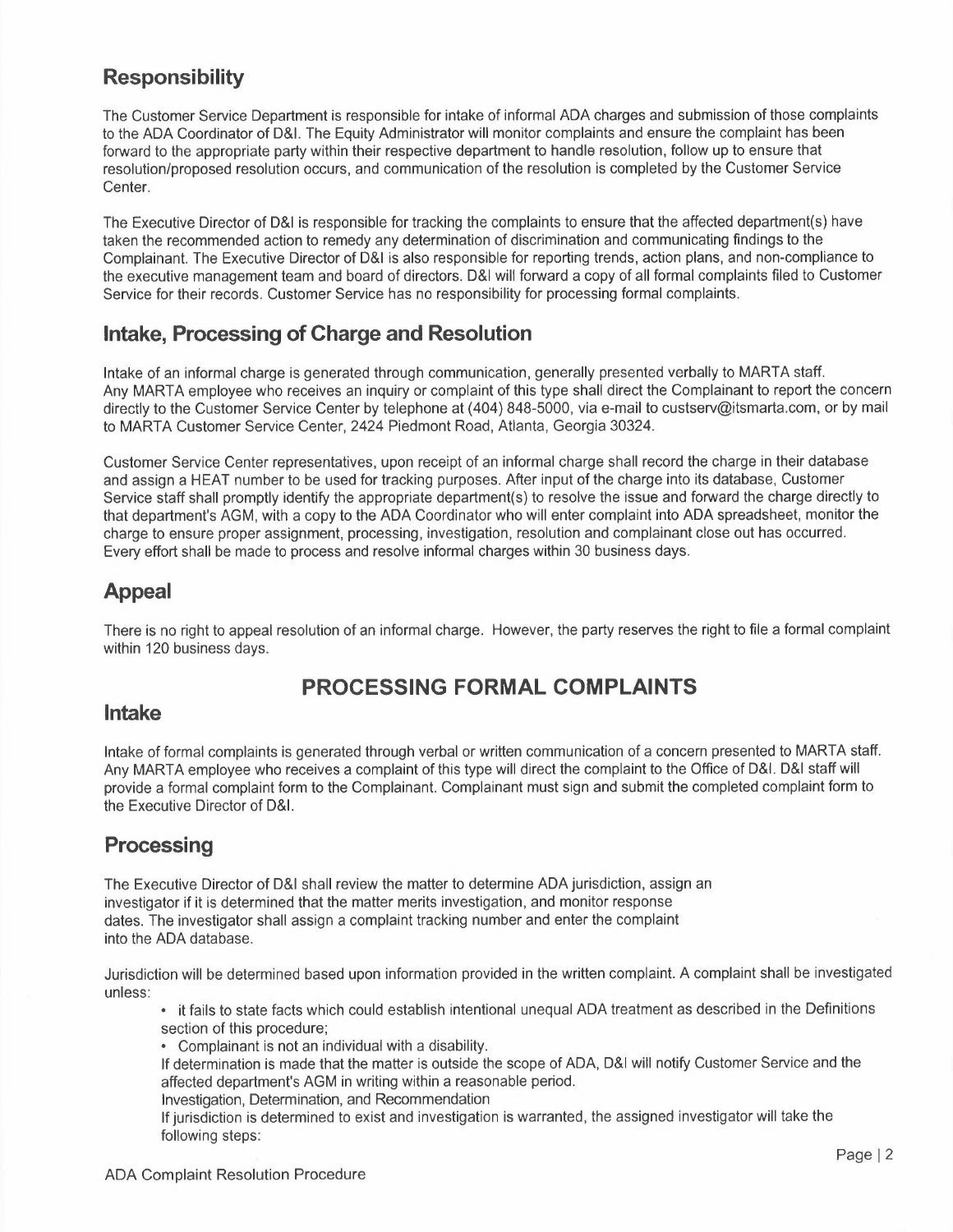- Identify the basis of the alleged unequal treatment;
- ascertain when and where the alleged unequal treatment occurred;
- identify and interview all relevant parties, review documents, and make site visits to obtain information.

Upon conclusion of a thorough investigation, the investigator will prepare a report to summarize findings and suggest appropriate corrective action along with proposed resolution. The investigative report should be submitted to the Executive Director of D&I within 50 business days. D&I will maintain a record of all discussions and retain all documents relating to the investigation in a confidential file.

## **Communication of Findings and Complaint Resolution**

The Executive Director of D&I will accept, reject, or modify the investigative report and consult with the affected department to convey the preliminary findings and develop a proposal for resolution. The Executive Director of D&I will prepare a written determination and submit the determination to the legal department for review and analysis of legal sufficiency. Once the final determination is ready for release, the Executive director of D&I and a MARTA legal representative will meet with the AGM of the affected department(s) to communicate the final determination and recommendations, if any, for corrective action. The Executive Director of D&I will provide written notification to the Complainant of the investigation findings and MARTA's proposed resolution, if any. D&I will forward copies of this communication to Customer Service and the affected department(s).

If cause is found to indicate a potential occurrence of non-compliance, the Executive Director of D&I will communicate this information to the executive management team before releasing its finding to the Complainant.

## **Complaint Retention**

In compliance with 49 CFR 27.121(b), all ADA complaints shall be kept on file for a minimum of one year, and a record of such complaints, which may be in summary form, shall be kept for five years.

## **Appeal**

The Executive Director of D&I will explain to the Complainant their right to appeal to the Federal Transit Administration or seek private legal representation.

If you feel that you have been discriminated against, please provide the following necessary information to facilitate the processing of your complaint. Should you require assistance in completing this form, please let us know. Once completed, return a signed copy to:

> Metropolitan Atlanta Rapid Transit Authority (MARTA) Office of Diversity and Inclusion 2424 Piedmont Rd., NE Atlanta, GA 30324 404-848-5420